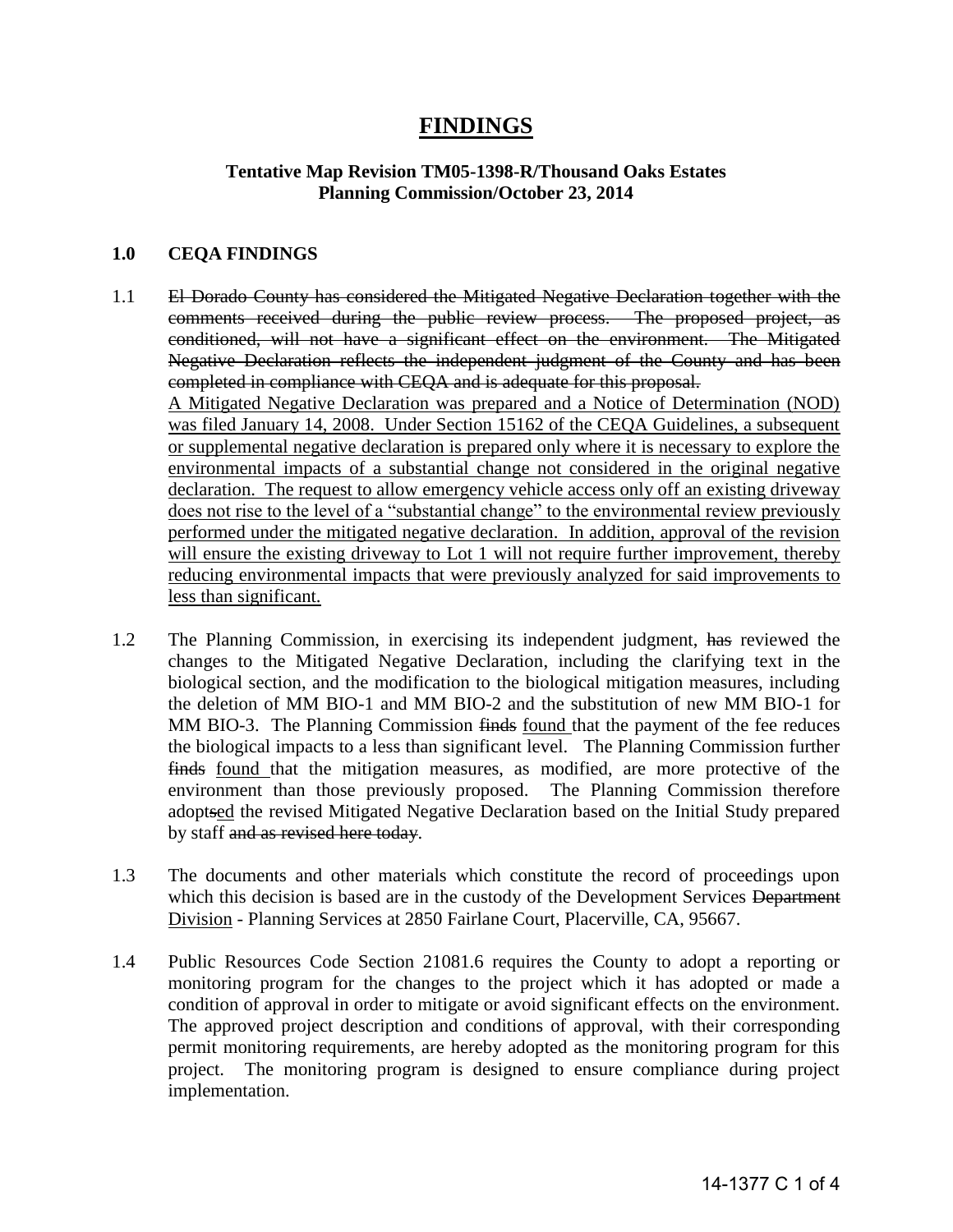### **2.0 GENERAL PLAN FINDINGS**

- 2.1 As proposed, overall project density would be approximately 0.24 dwelling units per acre. This is consistent with the General Plan land use designation of MDR for the subject site as defined within General Plan Policy 2.2.1.2 because the MDR land use designation permits a maximum density of one dwelling unit per acre and parcel sizes that range from 1.00 to 5.00 acres.
- 2.2 Pursuant to General Plan Policy 7.3.3.4, the Planning Commission has reviewed detailed biological information, prepared by Sycamore Environmental Consultants on December 21, 2005, and has determined that a 25-foot minimum non-building setback from the identified ponds and wetlands at the subject site is sufficient to protect the water quality and habitat value of the man-made ponds and wetlands in this ephemeral drainage. A building setback of 25-feet from the ponds and wetlands will have a less than significant impact on the Northwestern Pond Turtle and no impact on the California Red-Legged Frog. Because the biological report was completed and submitted prior to the adoption of the *Interim Interpretive Guidelines for El Dorado County General Plan Policy 7.3.3.4* on June 22, 2006, the report is considered adequate for the purposes of establishing consistency with General Plan Policy 7.3.3.4 in this case. As such, the tentative subdivision map is consistent with all applicable General Plan policies, including Policy 7.3.3.4.

## **3.0 ZONING FINDINGS**

- 3.1 The subdivision contains two lots which are consistent with the development standards outlined in Section 17.28.080 of the Zoning Ordinance, including a minimum lot area of one acre. Proposed lot sizes range from 1.22 to 7.18 acres consistent with the minimum parcel sizes permitted under the Zoning Ordinance.
- 3.2 The existing residential uses at the subject site are permitted by right under Section 17.28.060.

## **4.0 ADMINISTRATIVE FINDINGS**

#### **4.1 Tentative Subdivision Map**

4.1.1 *The proposed map and design is consistent with the General Plan and Specific Plans adopted by the County.*

As proposed, the revised tentative map conforms to the MDR General Plan land use designation and applicable General Plan policies including access, oak tree canopy retention, public water service, grading, transportation, fire protection and wastewater disposal.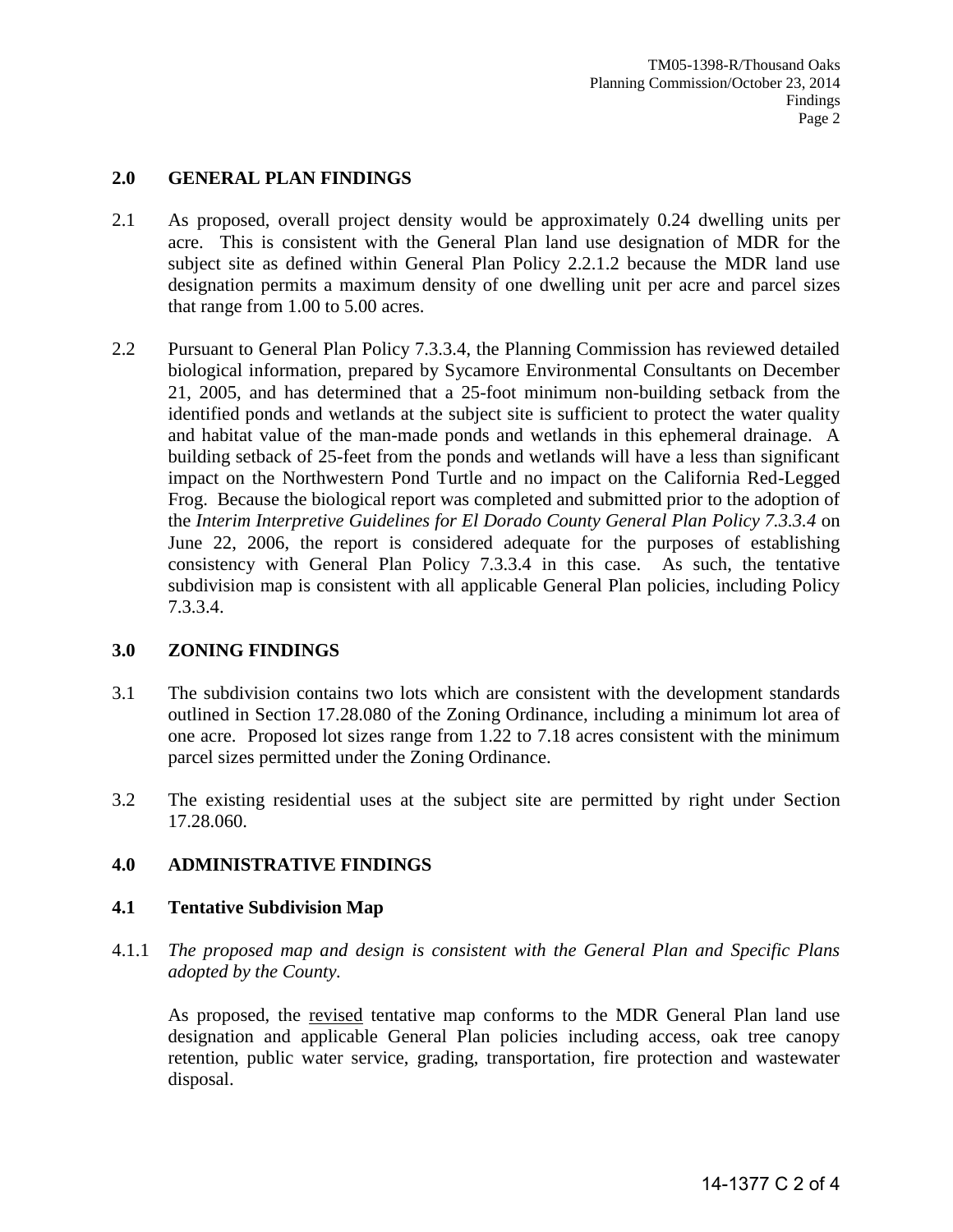4.1.2 *The site is physically suitable for the type and density of development proposed.*

The site contains sufficient developable areas to accommodate the proposed residential use and proposed density of approximately 0.24 dwelling units per acre.

4.1.3 *The design of the subdivision and proposed improvements as conditioned will not cause significant environmental damage or injure fish and wildlife habitat.*

 A Mitigated Negative Declaration (Exhibit A F) was prepared to assess project-related environmental impacts. Based on the Initial Study, the Planning Commission finds found that the project could have a significant effect on air quality, biological resources, cultural resources and hazards and hazardous materials. However, the project has been modified to incorporate the mitigation measures identified in the Initial Study which will reduce the impacts to a level considered to be less than significant. Therefore, a Mitigated Negative Declaration has been was prepared and certified. The proposed revisions will further reduce environmental impacts that were previously analyzed for access improvements to less than significant.

4.1.4 *The subdivision shall have adequate access to accommodate the proposed density.* 

Access to Lot 1 will be provided by a driveway from St. Ives Court with emergency vehicle access only from Mineshaft Lane, while Lot 2 will be served by connecting to Mineshaft Lane. As such, the existing access points are sufficient to serve the two proposed lots.

4.1.5 *The subdivision shall not create serious public health and safety problems or unacceptable fire risk to future occupants to adjoining properties.* 

The El Dorado County Fire Protection District reviewed the proposed tentative subdivision map and will require fire safe driveways and sprinkler systems. Fire issues, including emergency vehicle access to Lot 1 are addressed within the project's conditions of approval.

#### **5.0 DESIGN WAIVER APPROVAL FINDINGS**

## **5.1 Irregularly shaped lots and frontage for lot two to be less than 100 feet as shown on the tentative map.**

5.1.1 *There are special conditions or circumstances peculiar to the property proposed to be divided which would justify the adjustment or waiver.*

 The irregular shape of the proposed lots does not permit the frontage of Lot 2 to be 100 feet.